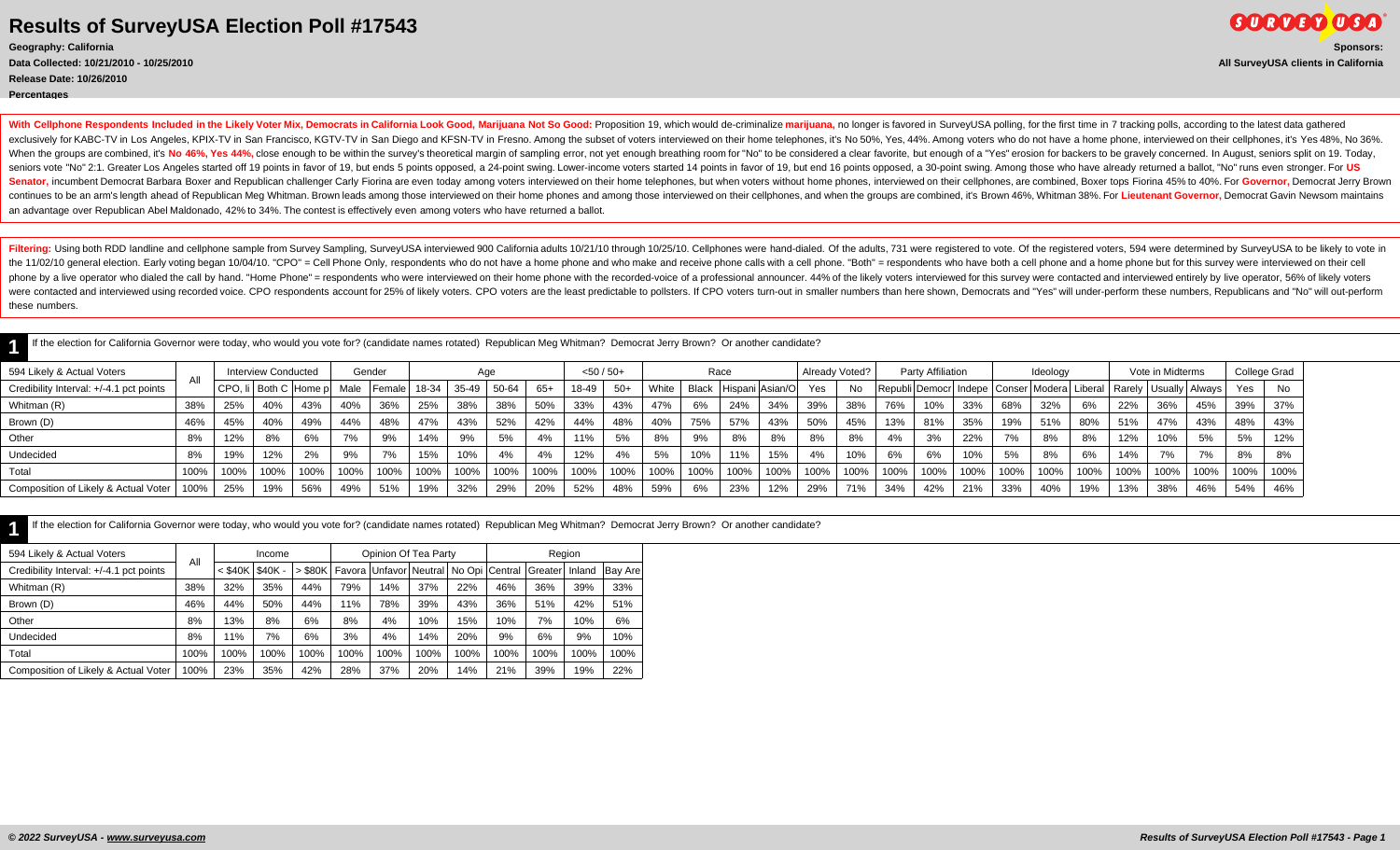**Data Collected: 10/21/2010 - 10/25/2010 All SurveyUSA clients in California**

California will also elect a United States Senator. If the election for United States Senator from California were today, who would you vote for? (candidate names rotated) Republican Carly Fiorina? Democrat Barbara Boxer? another candidate?

| 594 Likely & Actual Voters              |      |      | Interview Conducted      |      |      | Gender  |       | Aqe   |         |      | $<$ 50 / 50+ |       |       |       | Race                |      | Already Voted? |      |                                                    | Party Affiliation |      |      | Ideology |      |      | Vote in Midterms          |      |         | College Grad |
|-----------------------------------------|------|------|--------------------------|------|------|---------|-------|-------|---------|------|--------------|-------|-------|-------|---------------------|------|----------------|------|----------------------------------------------------|-------------------|------|------|----------|------|------|---------------------------|------|---------|--------------|
| Credibility Interval: +/-4.1 pct points |      |      | CPO. Ii I Both C Home pl |      | Male | ∣Female | 18-34 | 35-49 | 50-64   | 65+  | 18-49        | $50+$ | White | Black | Hispani Asian/O Yes |      |                | No.  | Republi Democr  Indepe   Conser   Modera   Liberal |                   |      |      |          |      |      | Rarely   Usually   Always |      | Yes     | No           |
| Fiorina (R)                             | 40%  | 26%  | 41%                      | 46%  | 43%  | 38%     | 27%   | 44%   | 40%     | 48%  | 37%          | 43%   | 50%   | 8%    | 28%                 | 29%  | 43%            | 39%  | 80%                                                | 12%               | 35%  | 75%  | 32%      | 8%   | 25%  | 42%                       | 46%  | 40%     | 41%          |
| Boxer (D)                               | 45%  | 43%  | 41%                      |      | 44%  | 45%     | 46%   | 40%   | 52%     | 42%  | 42%          | 48%   | 41%   | 66%   | 47%                 | 50%  | 48%            | 44%  | 12%                                                | 77%               | 38%  | 14%  | 53%      | 82%  | 50%  | 43%                       | 43%  | 50%     | 37%          |
| Other                                   |      | 9%   | 7%                       | 6%   | 5%   | 8%      | 8%    | 8%    |         | 7%   | 8%           | 6%    | 5%    | 15%   | 8%                  | 9%   | 5%             | 8%   | 4%                                                 | 5%                | 16%  | 7%   | 8%       | 4%   | 9%   | 9%                        | 5%   | 5%      | 9%           |
| Undecided                               | 8%   | 22%  | 11%                      |      | 8%   | 8%      | 19%   | 9%    | 3%      | 3%   | 13%          | 3%    | 4%    | 11%   | 16%                 | 12%  | 4%             | 10%  | 4%                                                 | 7%                | 11%  |      | 7%       | 6%   | 16%  | 6%                        | 6%   | 5%      | 12%          |
| Total                                   | 100% | 100% | 100%                     | 100% | 100% | 100%    | 100%  | 100%  | $100\%$ | 100% | 100%         | 100%  | 100%  | 100%  | 100%                | 100% | 100%           | 100% | 100%                                               | 100%              | 100% | 100% | 100%     | 100% | 100% | 100%                      | 100% | $100\%$ | 100%         |
| Composition of Likely & Actual Voter    | 100% | 25%  | 19%                      | 56%  | 49%  | 51%     | 19%   | 32%   | 29%     | 20%  | 52%          | 48%   | 59%   | 6%    | 23%                 | 12%  | 29%            | 71%  | 34%                                                | 42%               | 21%  | 33%  | 40%      | 19%  | 13%  | 38%                       | 46%  | 54%     | 46%          |

**2** California will also elect a United States Senator. If the election for United States Senator from California were today, who would you vote for? (candidate names rotated) Republican Carly Fiorina? Democrat Barbara Boxer? another candidate?

| 594 Likely & Actual Voters              | All  |           | Income        |           |      | Opinion Of Tea Party |      |      |      | Region                                                       |      |         |
|-----------------------------------------|------|-----------|---------------|-----------|------|----------------------|------|------|------|--------------------------------------------------------------|------|---------|
| Credibility Interval: +/-4.1 pct points |      | $<$ \$40K | <b>S40K -</b> | $>$ \$80K |      |                      |      |      |      | Favora Unfavor Neutral   No Opi   Central   Greater   Inland |      | Bay Are |
| Fiorina (R)                             | 40%  | 34%       | 44%           | 43%       | 86%  | 12%                  | 44%  | 19%  | 49%  | 36%                                                          | 47%  | 34%     |
| Boxer (D)                               | 45%  | 39%       | 48%           | 46%       | 6%   | 82%                  | 35%  | 33%  | 32%  | 50%                                                          | 40%  | 52%     |
| Other                                   | 7%   | 14%       | 5%            | 5%        | 4%   | 4%                   | 11%  | 14%  | 5%   | 7%                                                           | 8%   | 7%      |
| Undecided                               | 8%   | 13%       | 4%            | 6%        | 4%   | 2%                   | 10%  | 33%  | 14%  | 7%                                                           | 5%   | 7%      |
| Total                                   | 100% | 100%      | 100%          | 100%      | 100% | 100%                 | 100% | 100% | 100% | 100%                                                         | 100% | 100%    |
| Composition of Likely & Actual Voter    | 100% | 23%       | 35%           | 42%       | 28%  | 37%                  | 20%  | 14%  | 21%  | 39%                                                          | 19%  | 22%     |

**3** California will also elect a Lieutenant Governor. If the election for Lieutenant Governor were today, who would you vote for? (candidate names rotated) Republican Abel Maldonado? Democrat Gavin Newsom? Or another candidate

| 594 Likely & Actual Voters              |      |      | <b>Interview Conducted</b> |                       |      | Gender |       |       | Aqe   |       | $<$ 50 / 50+ |       |       |      | Race                  |      | Already Voted? |      |      | Party Affiliation |                  |      | Ideology |      |      | Vote in Midterms |                                                                                 | College Grad |      |
|-----------------------------------------|------|------|----------------------------|-----------------------|------|--------|-------|-------|-------|-------|--------------|-------|-------|------|-----------------------|------|----------------|------|------|-------------------|------------------|------|----------|------|------|------------------|---------------------------------------------------------------------------------|--------------|------|
| Credibility Interval: +/-4.1 pct points |      |      |                            | CPO, li Both C Home p | Male | Female | 18-34 | 35-49 | 50-64 | $65+$ | 18-49        | $50+$ | White |      | Black Hispani Asian/O |      | Yes            | No.  |      |                   |                  |      |          |      |      |                  | Republi Democr   Indepe   Conser   Modera   Liberal   Rarely   Usually   Always | Yes          | No   |
| Maldonado (R)                           | 34%  | 22%  | 32%                        | 40%                   | 36%  | 32%    | 22%   | 33%   | 34%   | 47%   | 29%          | 40%   | 40%   | 7%   | 34%                   | 22%  | 40%            | 32%  | 67%  | 11%               | 28%              | 62%  | 28%      | 8%   | 31%  | 34%              | 37%                                                                             | 33%          | 36%  |
| Newsom (D)                              | 42%  | 38%  | 34%                        | 46%                   | 39%  | 44%    | 39%   | 36%   | 51%   | 40%   | 37%          | 47%   | 40%   | 66%  | 36%                   | 50%  | 42%            | 42%  | 15%  | 70%               | 34%              | 13%  | 51%      | 73%  | 38%  | 44%              | 39%                                                                             | 47%          | 34%  |
| Other                                   | 9%   | 4%   | 7%                         | 11%                   | 9%   | 8%     | 11%   | 10%   | 8%    | 7%    | 10%          | 7%    | 11%   | 12%  | 5%                    | 5%   | 13%            | 7%   | 8%   | 5%                | 19%              | 10%  | 9%       | 7%   | 13%  | 9%               |                                                                                 | 6%           | 12%  |
| Undecided                               | 15%  | 35%  | 27%                        | 3%                    | 16%  | 15%    | 28%   | 21%   | 7%    | 6%    | 24%          | 7%    | 10%   | 15%  | 25%                   | 22%  | 6%             | 19%  | 11%  | 14%               | 20%              | 15%  | 12%      | 12%  | 19%  | 13%              | 16%                                                                             | 14%          | 18%  |
| Total                                   | 100% | 100% | 100%                       | 100%                  | 100% | 100%   | 100%  | 100%  | 100%  | 100%  | 100%         | 100%  | 100%  | 100% | 100%                  | 100% | 100%           | 100% | 100% | 100%              | $^{\prime}$ 100% | 100% | 100%     | 100% | 100% | $100\%$          | 100%                                                                            | 100%         | 100% |
| Composition of Likely & Actual Voter    | 100% | 25%  | 19%                        | 56%                   | 49%  | 51%    | 19%   | 32%   | 29%   | 20%   | 52%          | 48%   | 59%   | 6%   | 23%                   | 12%  | 29%            | 71%  | 34%  | 42%               | 21%              | 33%  | 40%      | 19%  | 13%  | 38%              | 46%                                                                             | 54%          | 46%  |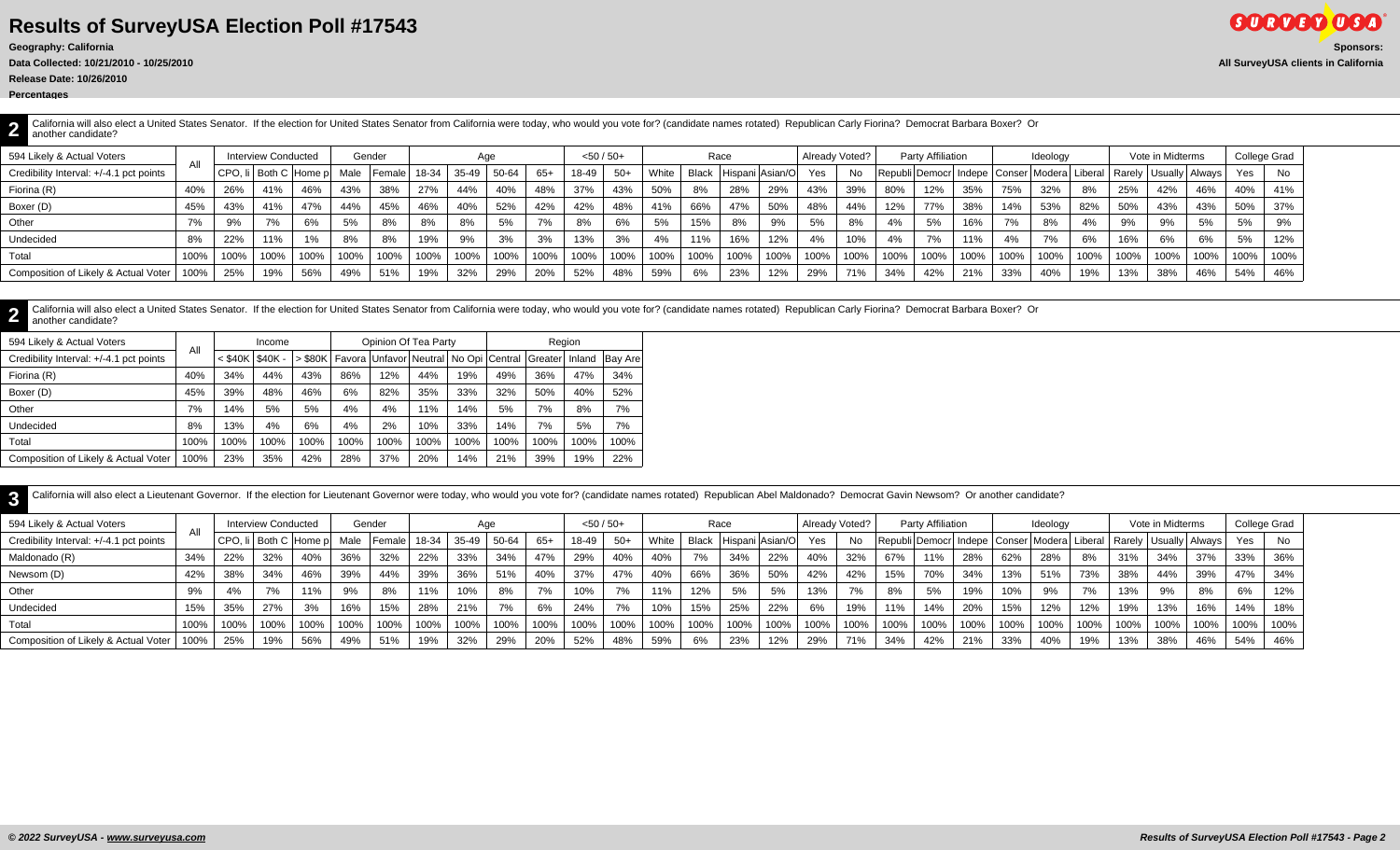**Data Collected: 10/21/2010 - 10/25/2010 All SurveyUSA clients in California**

**Release Date: 10/26/2010**

**Percentages**

**3** California will also elect a Lieutenant Governor. If the election for Lieutenant Governor were today, who would you vote for? (candidate names rotated) Republican Abel Maldonado? Democrat Gavin Newsom? Or another candidate

| 594 Likely & Actual Voters              | All  |           | Income   |           |             | Opinion Of Tea Party |      |                |      | Region           |      |                |
|-----------------------------------------|------|-----------|----------|-----------|-------------|----------------------|------|----------------|------|------------------|------|----------------|
| Credibility Interval: +/-4.1 pct points |      | $<$ \$40K | $$40K -$ | $>$ \$80K | I Favora l' | Unfavorl Neutral     |      | No Opi Central |      | Greater   Inland |      | <b>Bay Are</b> |
| Maldonado (R)                           | 34%  | 33%       | 34%      | 38%       | 68%         | 13%                  | 38%  | 17%            | 43%  | 28%              | 43%  | 28%            |
| Newsom (D)                              | 42%  | 39%       | 42%      | 43%       | 9%          | 76%                  | 31%  | 28%            | 31%  | 47%              | 31%  | 52%            |
| Other                                   | 9%   | 13%       | 7%       | 8%        | 14%         | 4%                   | 14%  | 6%             | 5%   | 10%              | 9%   | 9%             |
| Undecided                               | 15%  | 15%       | 17%      | 11%       | 9%          | 7%                   | 18%  | 49%            | 21%  | 15%              | 16%  | 11%            |
| Total                                   | 100% | 100%      | 100%     | 100%      | 100%        | 100%                 | 100% | 100%           | 100% | 100%             | 100% | 100%           |
| Composition of Likely & Actual Voter    | 100% | 23%       | 35%      | 42%       | 28%         | 37%                  | 20%  | 14%            | 21%  | 39%              | 19%  | 22%            |

California voters may also vote on several propositions. On Proposition 19, which would change California law to legalize marijuana and allow it to be regulated and taxed, are you ... Certain to vote yes? Certain to vote no?

**4** Or not certain?

{Not Certain voters were asked: At this hour, on Proposition 19, do you ... lean toward yes? lean toward no, or do you not lean?}

| 594 Likely & Actual Voters Incl. Lean   | All  |     | <b>Interview Conducted</b> |                           |      | Gender       |      |       |              |       | $<$ 50 / 50+ |       |       |       | Race                 |      | Already Voted? |      |      | Party Affiliation |      |      | Ideology |      |      | Vote in Midterms |                                                                                 | College Grad |           |
|-----------------------------------------|------|-----|----------------------------|---------------------------|------|--------------|------|-------|--------------|-------|--------------|-------|-------|-------|----------------------|------|----------------|------|------|-------------------|------|------|----------|------|------|------------------|---------------------------------------------------------------------------------|--------------|-----------|
| Credibility Interval: +/-4.1 pct points |      |     |                            | CPO, li   Both C   Home p | Male | Female 18-34 |      | 35-49 | 50-64        | $65+$ | 18-49        | $50+$ | White | Black | Hispani Asian/O      |      | Yes            | No   |      |                   |      |      |          |      |      |                  | Republi Democr   Indepe   Conser   Modera   Liberal   Rarely   Usually   Always | Yes          | <b>No</b> |
| Lean Toward Yes                         | 44%  | 48% | 40%                        | 44%                       | 48%  | 41%          | 59%  |       | 46%          | 32%   | 48%          | 40%   | 43%   | 50%   | 48%                  | 43%  | 43%            | 45%  | 27%  | 56%               | 49%  | 27%  | 49%      | 65%  | 53%  | 43%              | 45%                                                                             | 45%          | 44%       |
| Lean Toward No                          | 46%  | 36% | 46%                        | 50%                       | 43%  | 48%          | 28%  | 47%   | 46%          | 60%   | 40%          | 52%   | 47%   | 36%   | 46%                  | 43%  | 54%            | 42%  | 65%  | 35%               | 39%  | 68%  | 38%      | 25%  | 39%  | 46%              | 47%                                                                             | 43%          | 48%       |
| Don't Lean                              | 10%  | 16% | 15%                        | 6%                        | 9%   | 11%          | 13%  | 12%   | 7%           | 8%    | 12%          | 8%    | 10%   | 14%   | 70/<br>$\frac{9}{6}$ | 14%  | 3%             | 13%  |      | 10%               | 12%  | 5%   | 12%      | 10%  | 8%   | 11%              | 9%                                                                              | 11%          | 8%        |
| Total                                   | 100% |     | 100%                       | 100%                      | 100% | 100%         | 100% | 100%  | 100%         | 100%  | 100%         | 100%  | 100%  | 100%  | 100%                 | 100% | 100%           | 100% | 100% | 100%              | 100% | 100% | 100%     | 100% | 100% | 100%             | 100%                                                                            | 100%         | 100%      |
| Composition of Likely & Actual Voter    |      |     | 9%                         | 56%                       | 49%  | 51%          | 19%  |       | 0.001<br>29% | 20%   | 52%          | 48%   | 59%   | 6%    | 23%                  | 12%  | 29%            | 71%  | 34%  |                   | 21%  | 33%  | 40%      | 19%  | 13%  | 38%              | 46%                                                                             | 54%          | 46%       |

California voters may also vote on several propositions. On Proposition 19, which would change California law to legalize marijuana and allow it to be regulated and taxed, are you ... Certain to vote yes? Certain to vote no?

**4** Or not certain?

{Not Certain voters were asked: At this hour, on Proposition 19, do you ... lean toward yes? lean toward no, or do you not lean?}

| 594 Likely & Actual Voters Incl. Lean   | All  |                     | Income |      |      | Opinion Of Tea Party                                 |      |      |      | Region                |      |                |
|-----------------------------------------|------|---------------------|--------|------|------|------------------------------------------------------|------|------|------|-----------------------|------|----------------|
| Credibility Interval: +/-4.1 pct points |      | $<$ \$40K   \$40K - |        |      |      | S80K   Favora   Unfavor   Neutral   No Opi   Central |      |      |      | <b>Greater</b> Inland |      | <b>Bay Are</b> |
| Lean Toward Yes                         | 44%  | 39%                 | 46%    | 49%  | 31%  | 60%                                                  | 35%  | 46%  | 44%  | 42%                   | 46%  | 47%            |
| Lean Toward No                          | 46%  | 55%                 | 46%    | 39%  | 65%  | 30%                                                  | 51%  | 37%  | 49%  | 47%                   | 47%  | 39%            |
| Don't Lean                              | 10%  | 7%                  | 8%     | 12%  | 4%   | 10%                                                  | 14%  | 17%  | 7%   | 11%                   | 7%   | 14%            |
| Total                                   | 100% | 100%                | 100%   | 100% | 100% | 100%                                                 | 100% | 100% | 100% | 100%                  | 100% | 100%           |
| Composition of Likely & Actual Voter    | 100% | 23%                 | 35%    | 42%  | 28%  | 37%                                                  | 20%  | 14%  | 21%  | 39%                   | 19%  | 22%            |

: KABC-TV Los Angeles, KFSN-TV Fresno, KGTV-TV San Diego, KPIX-TV San Francisco